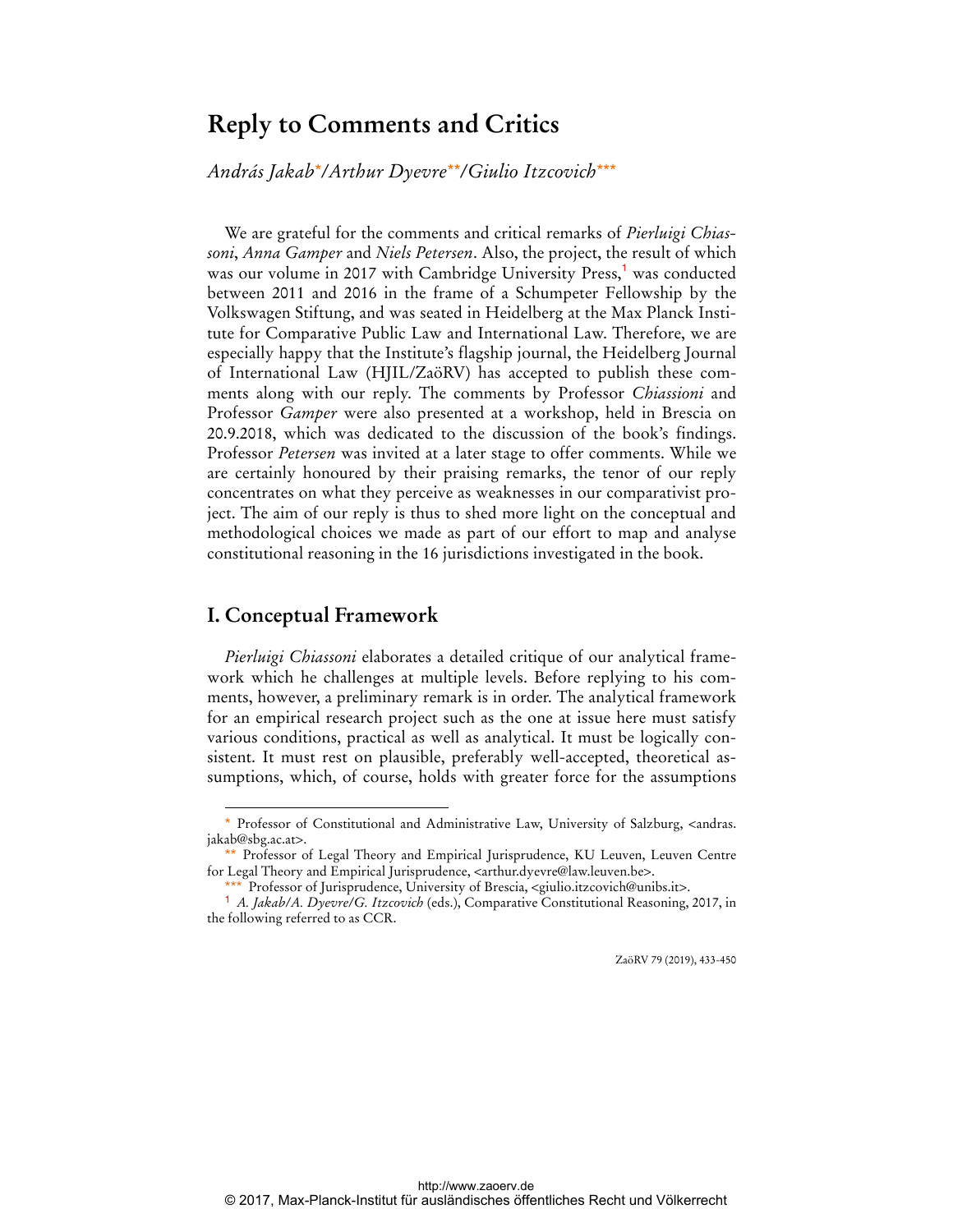that the research does not intend to test. Yet, while it must be sufficiently articulated in order to provide valuable information and to allow a systemic comparison, it must also be workable and simple enough to be implemented by a research group composed of jurists coming from different legal cultures with distinct academic traditions. While there certainly is more than one way to meet these constraints, the complexity/feasibility trade-off remains. Given how legal scholars work and are used to work alone or in group, a degree of conceptual simplification is a necessary condition for a comparative enterprise bringing together the efforts of 20 academics. Ultimately, what matters is whether the research is able to generate new knowledge in a methodologically sound way and stimulate further enquiries. For that purpose, conceptual distinctions constitute a necessary tool. Too simple, a theoretical apparatus would prevent the research from collecting reliable, useful and comparable data. But conceptual distinctions are also intrinsically debatable. They easily lend themselves to misunderstanding and misinterpretation. This creates the risk that they are misapplied or applied inconsistently. In any empirical research, the distinctions should be formulated in a way, which ensures that repeated coding leads to the same results, therefore it is inherent in the nature of such projects to lean towards relative conceptual simplicity.

Maybe here it is useful to think of our conceptual framework as primarily providing a convention for a common, accessible language for a comparative law rather than as an exercise in legal theoretic analysis. Our purpose was not to provide for a new theory of legal reasoning, but to compare the styles of constitutional reasoning in different countries. We do not parse the language of constitutional provisions and rulings as an analytical philosopher would. Not because we think this would be wrong. But our perspective and research goals are simply different. When it comes to language and the empirical analysis of documents, complexity reduction is often a fruitful strategy. Models of language used in automated content analysis and textmining applications tend to rely on simplifying assumptions, which would be anathema to many language philosophers. Yet these models have been shown to produce useful results, whether it is summarising the contents of large collections of documents or to scale the sentiment they express.<sup>2</sup> We do not go as far as these computer models in simplifying constitutional language. But we are nonetheless convinced that our simplifying assumptions

ZaöRV 79 (2019)

<sup>2</sup> See *A. Dyevre/N. Lampach*, Issue Attention on International Courts: A Text-Mining Approach, <https://papers.ssrn.com>; *A. Dyevre*, The Promise and Pitfalls of Text-Scaling Methods for the Analysis of Jurisprudential Change, <https://papers.ssrn.com>.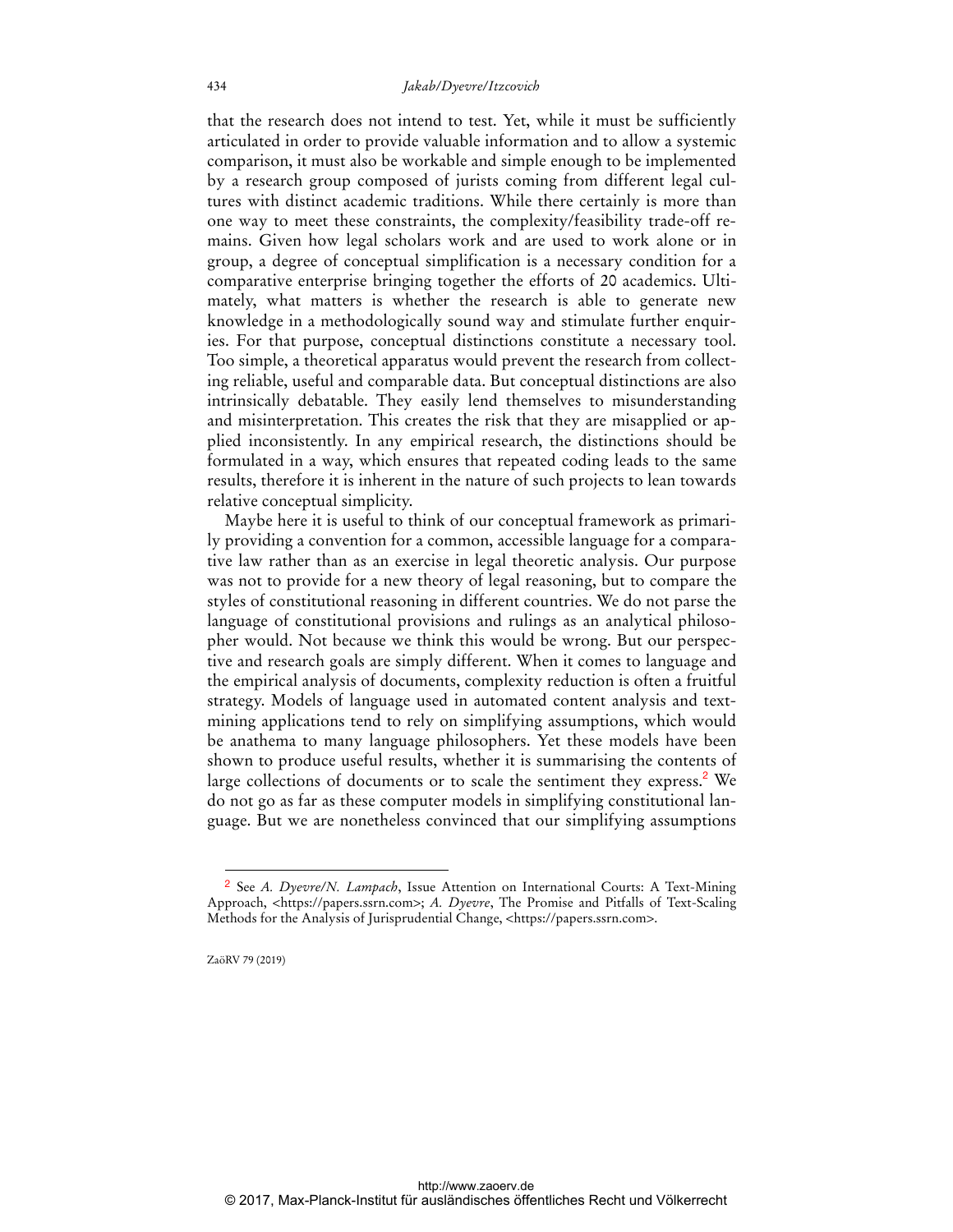yield interesting results, which a more complex but less practicable conceptual matrix would not have delivered in our research context.

Bearing this in mind, we now turn to the substance of *Chiassoni's* comments.

#### **1. Explanatory Motives v. Justificatory Reasons**

*Chiassoni* accepts, as we do, the basic distinction between justificatory reasoning – the object of our research – and motivational reasoning, that is the causal-psychological process whereby the judge arrives at her decision. The latter is largely outside the scope of Comparative Constitutonal Reasoning (CCR). *Chiassoni* further accepts our claim that constitutional reasoning may sometimes be insincere and strategic: as we wrote in the *Introduction*, "we do not always say what we believe, nor do we always believe what we say", and "[o]ccasionally, a decision maker will refrain from revealing her true motives and will, instead, put forth reasons that she believes others are more likely to regard as valid and legitimate"<sup>3</sup> . However, *Chiassoni* is puzzled by our terminology and in particular by the statement that "[p]rovided her motives are honourable enough, a decision maker may publicly offer them as justification for her course of action". This proposition, he argues, implies that "motives" are *congeners* to "reasons". On the contrary, he maintains, a motive is a state of mind or attitude endowed with causal force and explicatory power with regard to a certain decision, while a reason, on the other hand, is a justification, a normative standard, "that can be used to present a decision […] as 'right'", and that "is not, in itself, a motive, a motivating factor".

We can accept this distinction between reasons and motives. However, we do not believe that it impinges, as *Chiassoni* seems to imply, on our claims concerning the nature of legal argumentation. What our analysis tries to bring out is that reasons and motives can occasionally "overlap". When it is the case, the motive driving judicial decision making may also be expressly adduced as justification for the outcome reached. Such would be the case, for instance, when a judge reaches an outcome because she feels constrained by the plain meaning of a constitutional provision or sincerely believes that she has a duty to uphold that particular provision and presents the constitutional provision as justification for her decision. As part of our elaboration on the motives/justification distinction, as "honourable" we characterise the

 $\ddot{ }$ 

<sup>3</sup> *A. Jakab/A. Dyevre/G. Itzcovich* (note 1), 11.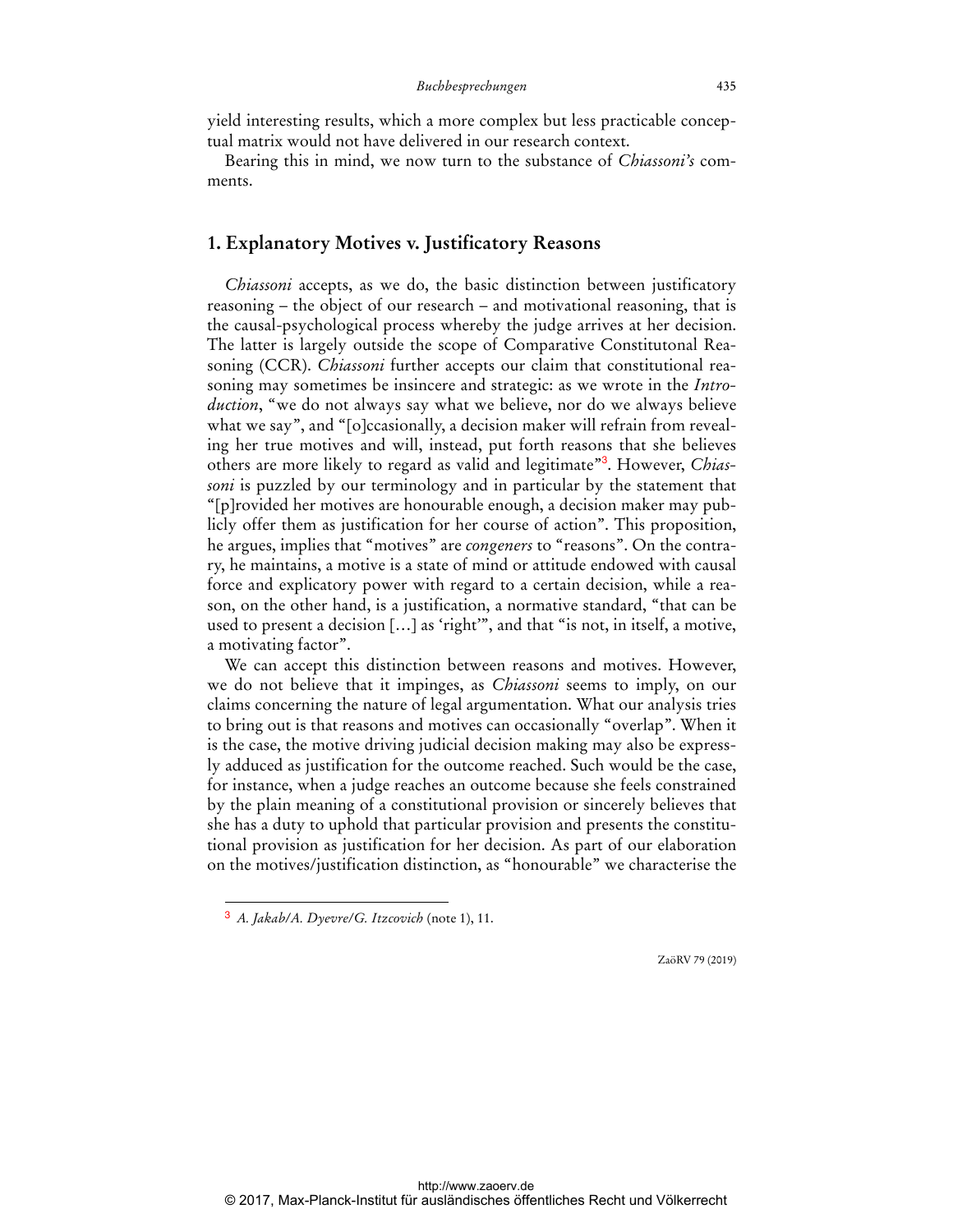motives which the decision maker believes can be accepted by her audience as a legitimate justification for her decision. A "legal" motive would typically satisfy this honourability threshold. A partisan or purely ideological motive would normally not.

One may, of course, quibble about our choice of terminology. Should we speak of "motive" or "reason for action"? On that matter, usage varies across philosophers and social thinkers. In everyday linguistic practice too "motive" is sometimes used as "reason for doing something", and "reason" as justification, but also cause and explanation, for an action or event. A glimpse in the dictionary confirms this impression,<sup>4</sup> which is also in conformity with at least some of the jurisprudential terminology.<sup>5</sup> More importantly though, the question is: Would a different terminology make any meaningful difference to our analysis? *Chiassoni* correctly infers that our book is concerned with justificatory reasons, not behavioural motives. Which means that our distinction has accomplished the goal for which we used it.

### **2. The Distinction Between Interpretive and Non-Interpretive Problems**

*Chiassoni* finds a second occasion for puzzlement, he writes, "in the terminological and conceptual apparatus ('frame') that the editors […] use to cope with the phenomenon of constitutional interpretation", and advances several criticisms in that regard.

The first one deals with the distinction between interpretive and noninterpretive problems. *Chiassoni* argues that the "sharp divide" we trace between these two kinds of problems "appears dubious". According to our terminology, he argues, "(properly) interpretive problems" are "the problems of constitutional interpretation, which require using 'interpretative arguments'", and "non-interpretive problems" are "problems 'where arguments are non-interpretative in their nature'", such as establishing the text

<sup>4</sup> The Oxford English Dictionary defines "motive" as "[t]hat which 'moves' or induces a person to act in a certain way; a desire, fear, or other emotion, or *a consideration of reason*, which influences or tends to influence a person's volition"; "reason" is defined as "[a] fact or circumstance forming, or alleged as forming, a ground or *motive* leading, or sufficient to lead, a person to adopt or reject some course of action or procedure, belief, etc." (emphases added).

<sup>5</sup> *J. Gardner/T. Macklem*, Reasons, in: J. Scoleman/S. Shapiro (eds.), The Oxford Handbook of Jurisprudence, 2002, 440 et seq. (with further references); *N. E. Simmons*, Central Issues in Jurisprudence. Justice, Law and Rights, 2nd ed. 2002, 301; *P Selznick*, The Sociology of Law, in: M. D. A. Freeman, Lloyd's Introduction to Jurisprudence, 7<sup>th</sup> ed. 2001, 730 et seq.

ZaöRV 79 (2019)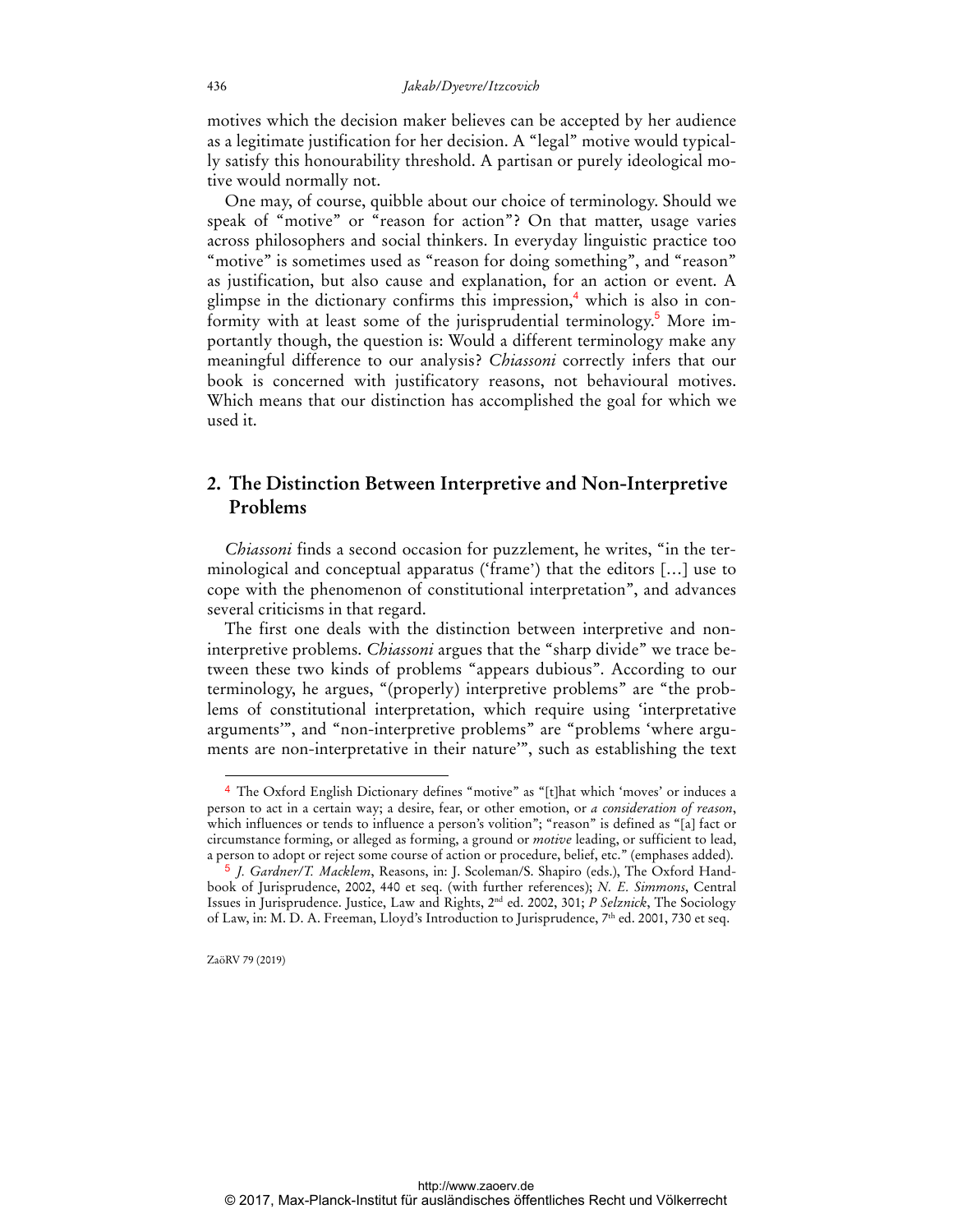of the constitution, determining whether the constitution is applicable and filling-up a constitutional gap (the quotations within quotation refers to the essay by *Jakab*, Judicial Reasoning in Constitutional Courts<sup>6</sup>). Chiassoni correctly stresses that the solution of non-interpretive problems may occasionally be found in the meaning of some piece of constitutional text, and thus it may be interpretive in nature. Such would be the case, for instance, when a constitutional court, faced with the problem, if the preamble of the constitution has legal value, employs a subjective teleological argument (relies on the intentions of the framers of the constitution) or refers to precedents and scholarly works.

However, it seems to us that the distinction between interpretive and non-interpretive problems is not as sharp as *Chiassoni* understands it. In the example just made, the participants to our research should have indicated "Yes" both with regard to the question whether there was an argument in the judgement "establishing or discussing the text of the constitution" and to the argument types "precedents", "objective-teleological argument", and "reference to scholarly works". Non-interpretive problems can be addressed by employing interpretive arguments and their construction may depend on interpretive choices, as *Chiassoni* rightly notes; moreover, interpretive problems can be solved by recurring to non-interpretive arguments, such as appeal to pragmatic considerations and moral principles. Thus, the distinction should not be based on the kind of arguments that can be used for solving the problem. In an empirical research such as ours, there should be no *a priori* delimitation of the set of arguments available to the courts. On the contrary, the distinction refers to the nature of the problem faced by the constitutional judge. In case of interpretive problems, the judge is required to determine the meaning of the constitutional text; in case of a noninterpretive problem, she is asked to establish what counts as constitutional text, or whether the constitution is applicable to the case at hand, or how to solve a case that she claims it is not covered by the constitution.

While the terminology we used in CCR could probably be improved in the light of *Chiassoni's* remark, that remark does not seem to affect the outcomes of the research: the distinction between the non-interpretive arguments that are "establishing or discussing the text of the constitution", about "the applicability of constitutional law discussed", or some form of "analogy", on the one hand, and interpretive arguments (ordinary meaning of the words, harmonising arguments, teleological arguments etc.), on the other hand is not exclusive and, in that sense, it is not "sharp". It is, howev-

 $\ddot{ }$ 

<sup>6</sup> *A. Jakab*, Judicial Reasoning in Constitutional Courts: A European Perspective, in: GLJ 14 (2013), 1215 et seq.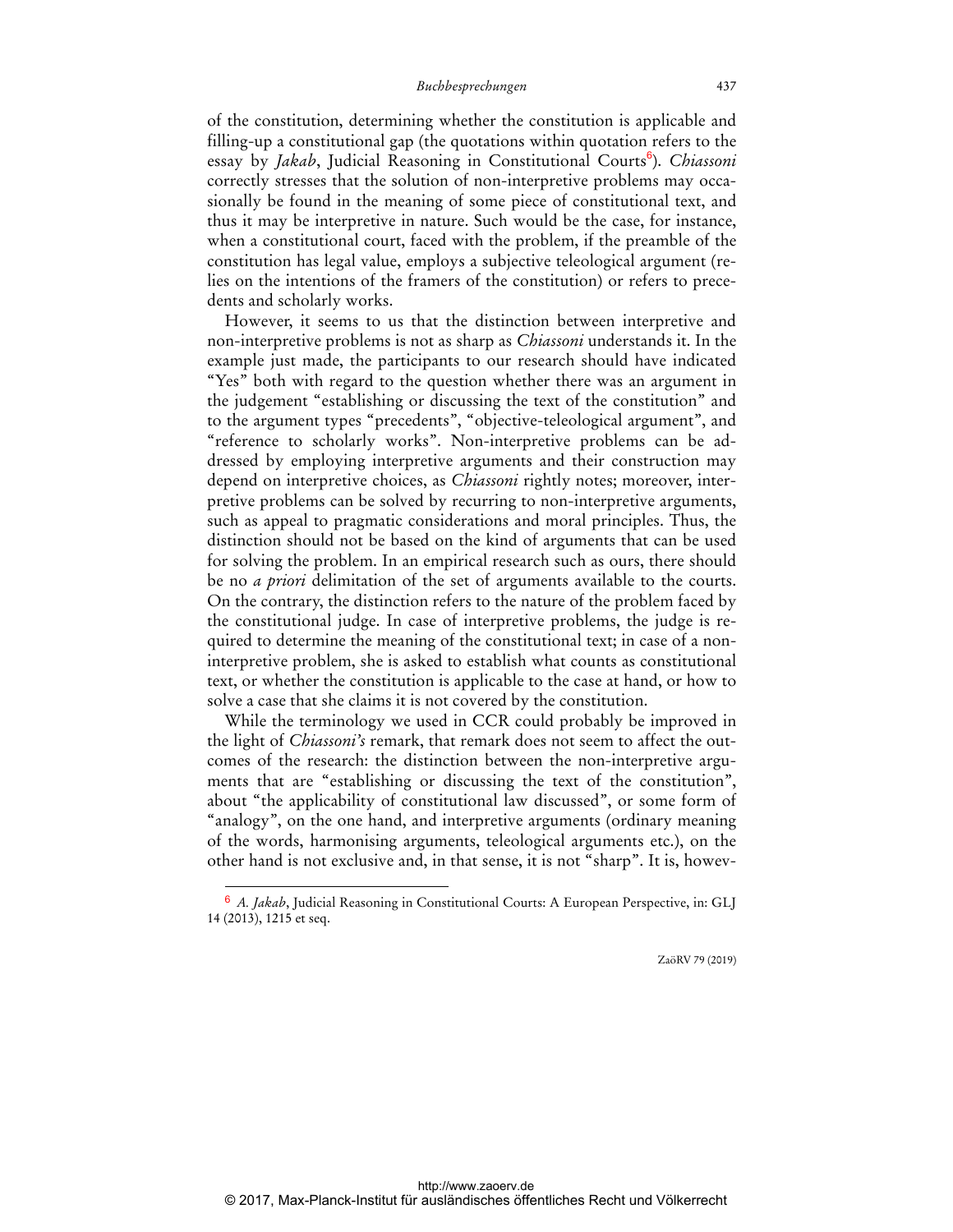er, a useful distinction, as it allows us to assess whether the non-interpretive nature of the problem addressed by the court may have an influence, as one could expect, on the kind of concepts and arguments available for its solution.

# **3. The Distinction Between Constitutional Text and Constitutional Norm**

*Chiassoni* criticises us for not having "made [an] adequately explicit" distinction that "runs through the whole conceptual frame of CCR", that is, the one between constitutional-sentences, constitutional-explicit norms, and constitutional-implicit norms.

We agree with *Chiassoni* that this distinction is useful and can help sharpen our analysis of legal reasoning, and we also agree that it has been implicitly taken into account and employed in designing the conceptual frame of the book. However, it is not entirely clear how a doctrinal exposition of the distinction "would have contributed to a greater perspicuity in the formulation of the results [of] the analysis", as *Chiassoni* claims. What and how would have our findings differed? On that score, *Chiassoni's* comments would be more helpful if they pointed out what conclusion, assertion or observation would have diverged if we had followed his recommendations.

# **4. The Category of Arguments from Silence and the Meaning of "Constitutional Interpretation"**

Here *Chiassoni's* criticism seems more compelling. The editors, he argues, face an alternative. Either they define "constitutional interpretation" as "the determination of the meaning content *expressed* by a constitutional text (what the text *says*)", or they intend it as "the determination of the *full communicative content* conveyed by a constitutional text (what the text *communicates*)". In the former case, arguments "from silence", such as *a contrario* and *a fortiori*, should be included in the class of the noninterpretive arguments: as there is no determinate constitutional provision to be interpreted, they are used to cope with problems of constitutional gaps and, in that regard, are identical to analogical arguments. Alternatively, if by "constitutional interpretation" is meant the determination of the content conveyed by the constitution as a whole, then all arguments are inter-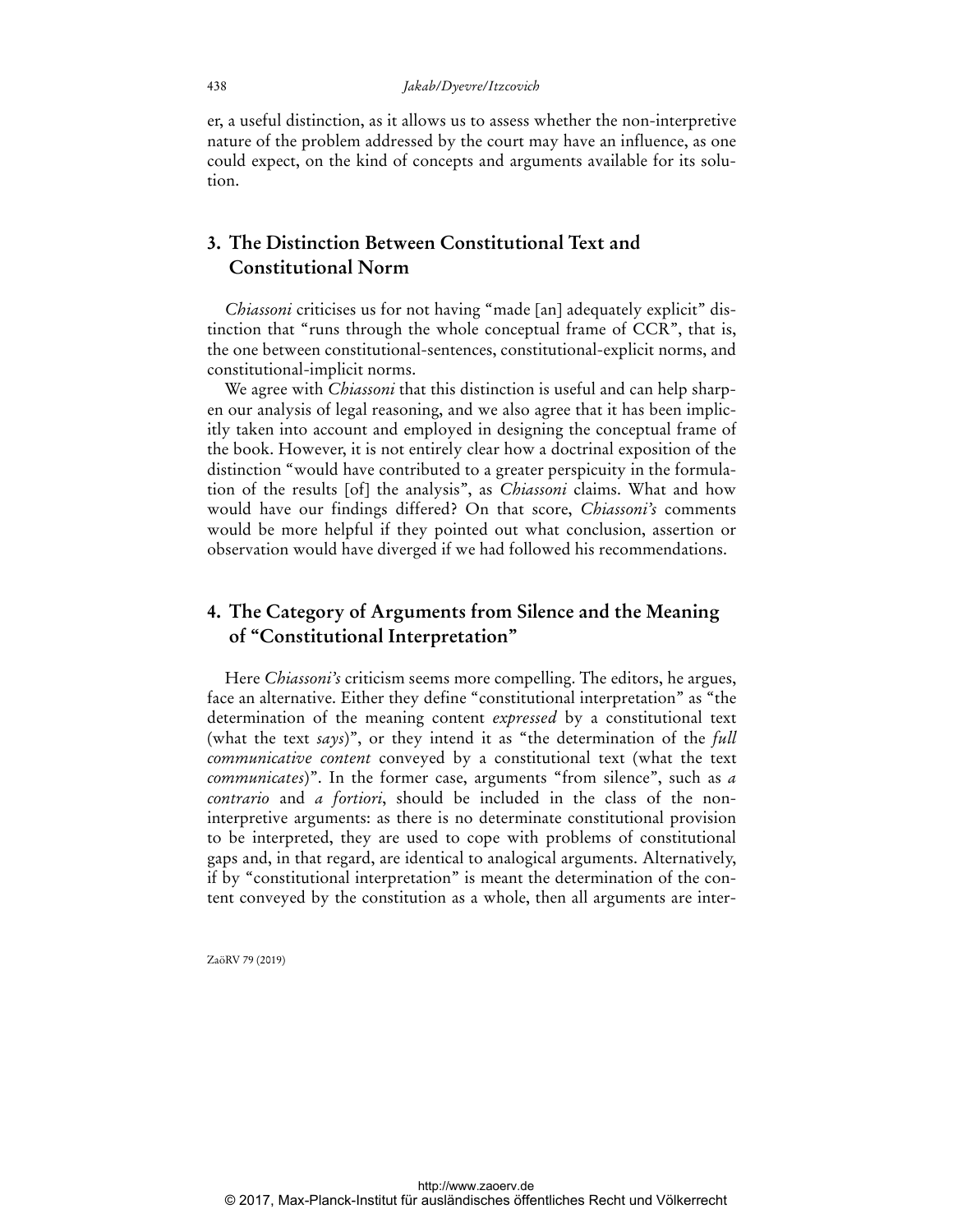pretive in nature and, again, arguments from silence and analogical reasoning should belong to the same and unique class.

This argument appears to be inspired by the difference between semantic and pragmatic meaning in the philosophy of language. The book implicitly assumes the first, narrow sense of constitutional interpretation. Philosophers such as *Paul Grice* have developed a powerful theory of pragmatic inference, showing how contextual assumptions allow a speaker to communicate more than just what she explicitly says.<sup>7</sup> But while this work could, in principle, serve as a basis for an ambitious research programme on comparative legal reasoning, the practical obstacles such a programme would face are daunting, to say the least.

As with many other assumptions in the book, our point of departure was not legal theory or the philosophy of meaning but, instead, the intuitions and practices of comparative constitutional scholars. For that purpose at least, the distinction between interpretive and non-interpretive arguments can be defended as a sensible one. Equally, a good case can be made for distinguishing between arguments from silence, on one side, and analogy, on the other, and for ranking the former among the interpretive arguments and the latter among the non-interpretive ones.

In the case of analogy, the judge is perceived to perform an essentially non-interpretive operation because rather than determining the meaning of a constitutional provision, she is speculating on its *ratio* – the underlying principle, the substantive justification, the objective goal pursued by the framers, the provision's *raison d'être*. Analogical reasoning presupposes that the same *ratio* is controlling where, *prima facie*, the wording of the rule might suggest it is not applicable. While we could imagine circumstances where an argument from analogy could be constructed on the basis of a pragmatic inference from the constitutional text and/or its context of promulgation, analogical argumentation typically involves a large measure of judicial discretion. It is in that sense that *Kelsen* characterised analogy as "highly subjective" and as vesting in the law-applying authority "a wide area of discretion within which this organ can create new law for the case before it<sup>38</sup>. The recognition of the "creative" character of analogical reasoning is what seems to underpin its prohibition in criminal cases in many legal systems of the world. Moreover, even if we were willing to accept that in case of analogical reasoning the discretion of the decision maker is not quantitatively greater than in case of recourse to arguments from silence, we

 $\overline{a}$ 

<sup>7</sup> See *H. P. Grice*, Studies in the Way of Words, 1989; see also *D. Sperber/D. Wilson*, Relevance: Communication and Cognition, 1996.

<sup>8</sup> *H. Kelsen*, General Theory of Norms, 1991, 268 et seq.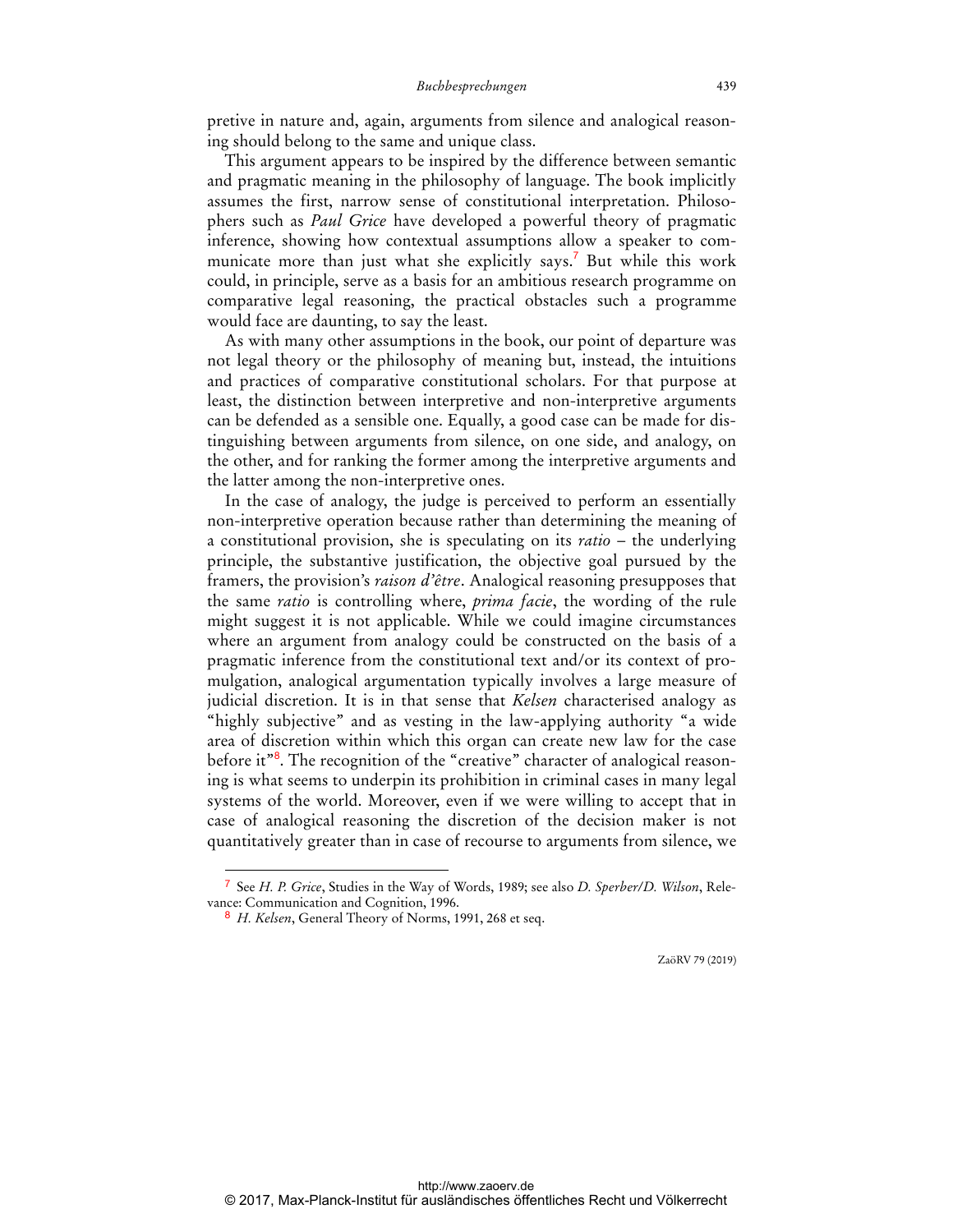must acknowledge that it is qualitatively different: discretion is made explicit and openly displayed by the judge, as she takes upon herself the responsibility of expressing the substantive reasons underlying the legislative and constitutional choices.

# **5. The Theory Concerning the Ambiguity of Constitutional Sentences**

We can certainly agree with *Chiassoni* that the ambiguity of constitutional provisions is not only a semantic phenomenon, dependent of the abstract nature of the language usually employed by the constitution, but it is also pragmatic in nature, as it depends on the variety and outlook of the political visions that define the contextual backdrop against which constitutional charters are enacted and construed. Indeed, what makes constitutional adjudication puzzling from the viewpoint of moral philosophy and political theory is that

"the interpretation of the constitution involves the power of the judiciary […] to determine issues of profound moral and political importance, on the basis of very limited textual guidance, resulting in legal decisions that may last for decades and are practically almost impossible to change by regular democratic processes"<sup>9</sup>.

This is precisely one of the reasons why we asked the project participants to convey information on the legal and political culture that represents the context for constitutional reasoning. We asked them to describe "the prevailing legal and political culture, including traditional conceptions of the nature of law and the proper role of courts", the "typical implied political philosophical presuppositions" and "usual spoken or unspoken premises about the purpose of the political community and of its constitution" (CCR, pp. 799-800).

# **6. The Relationship Between Interpretation and Argumentation**

With regard to the relationship between interpretation and argumentation, one of us elaborated that

ZaöRV 79 (2019)

 $\ddot{ }$ 

<sup>&</sup>lt;sup>9</sup> *A. Marmor*, Interpretation and Legal Theory, 2<sup>nd</sup> ed. 2005, 141.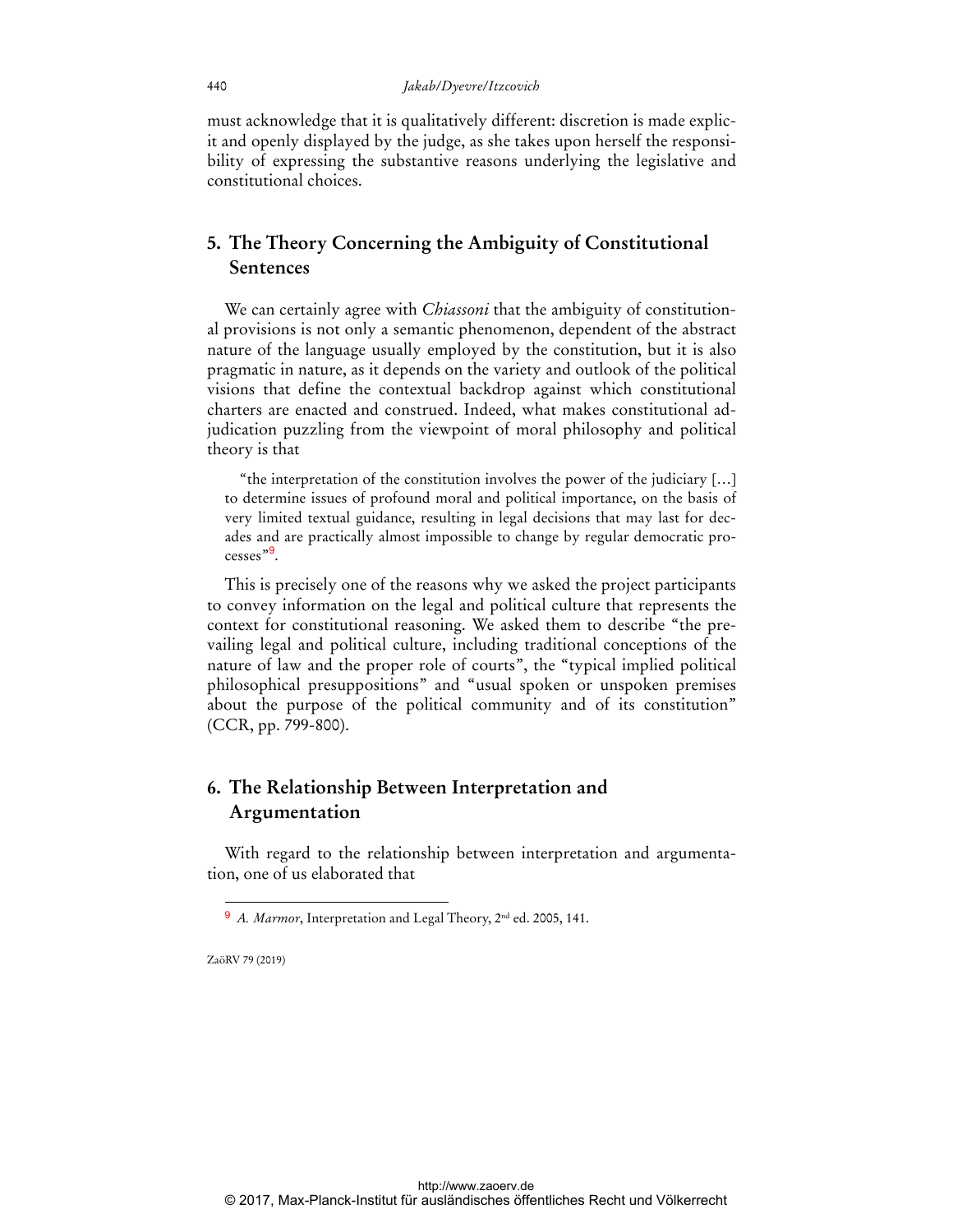"[o]ne may argue *before* the actual decision, i.e., searching open-mindedly for the best interpretation; but also *after* the decision is made, i.e., trying to persuade others about one's decision, providing arguments supporting the decision already  $made''<sup>10</sup>$ .

We agree with *Chiassoni* that the same point can be expressed by distinguishing between a "heuristic" and a "justificatory" use of interpretive methods. Interpretive methods can be used, as he writes, "*heuristically* […] *to get to* some interpretation of a certain constitutional-sentence" and

"in a *justificatory function* […] when an interpreter makes use of them in order to build up an argumentative discourse in favour of an interpretation she has previously decided to set forth".

# **7. The Distinction Between Interpretive Arguments and Interpretive Rules**

*Chiassoni* proposes "a more sophisticated frame" than the one adopted by our research, and distinguishes between interpretive rules, argumenttypes and argument-tokens. The distinction is certainly sensible and clearly expressed by *Chiassoni*. Our analysis maps argument-types rather than argument-tokens: we report the presence or absence of a mode of argumentation (argument type) but we do not report how many times this argument is used (argument token). While we believe the type/token distinction would be useful for a larger set of judgements—although it would then have to be somehow weighted by opinion length (longer opinions tend to contain more tokens of the same argument type) to allow meaningful comparisons – we see it as less relevant in the context of our research project, where the analysis is restricted to the 40 most salient judgements.

### **8. The Category of "Evaluative Arguments"**

The notion of evaluative arguments, which *Chiassoni* criticises because of the assumption that all arguments are evaluative, has been adopted by *András Jakab* in a previous essay of his,<sup>11</sup> but has not been proposed to the participants of the research project of CCR. Here we find the category of

 $\ddot{ }$ 

<sup>10</sup> *A. Jakab* (note 6), 1219.

<sup>11</sup> *A. Jakab* (note 6), 1241 et seq.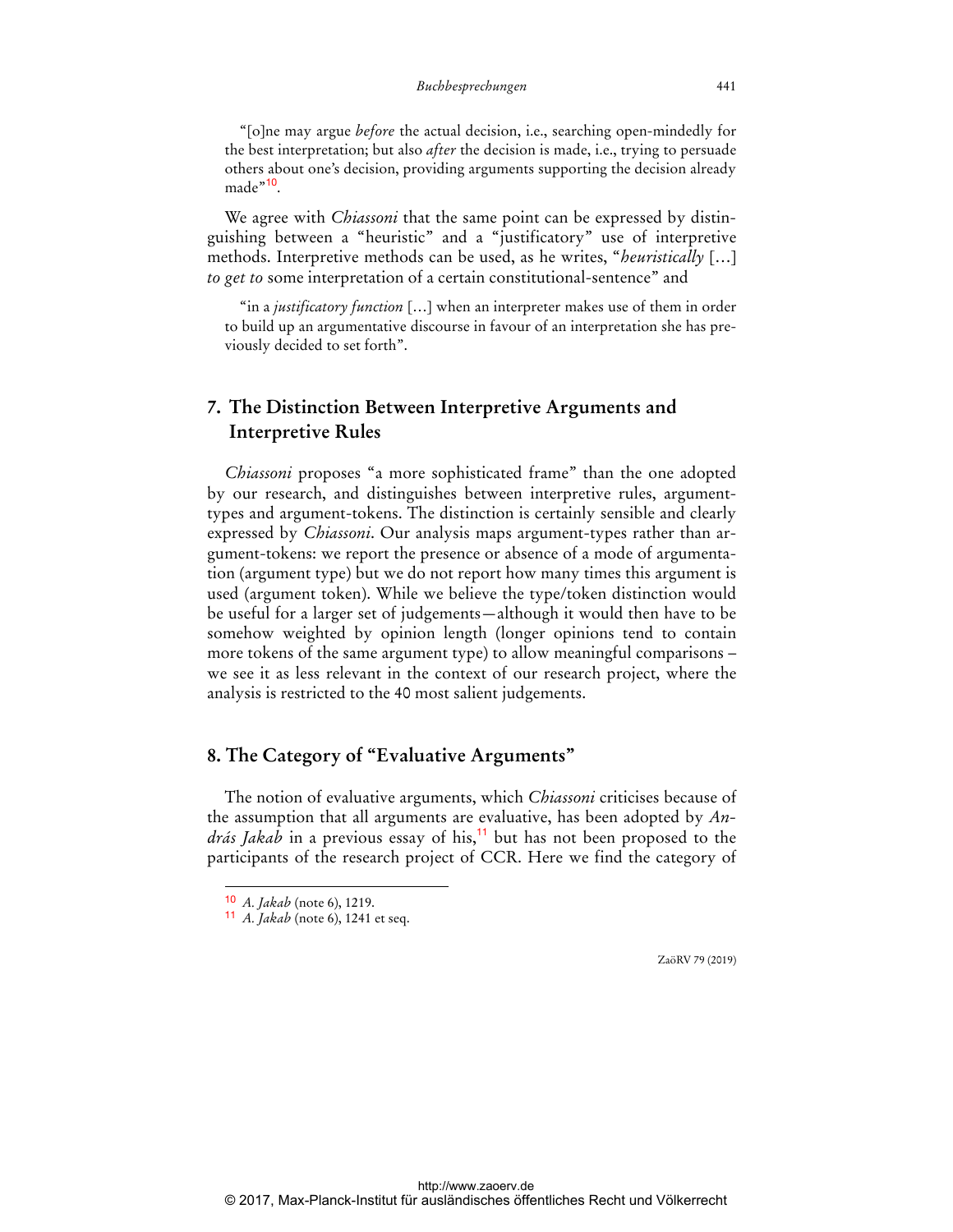"non-legal arguments" defined as "explicitly moral, economic and sociological arguments (i.e. arguments that are explicitly grounded on considerations external to the law)".<sup>12</sup> Indeed, we can agree that all arguments are evaluative in that they guide the assessment of choices – the choices constitutional judges have made or must make. Arguments in the context of constitutional reasoning are also normative in the sense that they entail normative consequences. However, our concept of "evaluative" argumentation is more restrictive. "Evaluative" in our analysis is simply a designator we thought our country correspondents and readers – who, we repeat it, are not legal philosophers – would find intuitive for a class of arguments where the decision maker appeals to considerations that are persuasive not because they are founded in the law, but because they are morally right, economically profitable, philosophically or sociologically grounded, and so on. One of the aims of our research was to inventorise the use of this category of arguments in constitutional reasoning and "evaluative" seems a convenient – albeit, we agree, perhaps not optimal – way to label it.

# **9. The Distinction Between "Binding Arguments" and "Persuasive Arguments"**

Also the distinction between "binding" arguments (textual arguments, systemic arguments and evaluative arguments) and "persuasive" arguments (arguments from scholarship and comparative law) has been proposed by *Jakab* in his essay Judicial Reasoning in Constitutional Courts, but has been abandoned in CCR precisely because, as *Chiassoni* rightly notes, it is difficult to provide a criterion for distinguishing between the two.

### **10. The (No-)Theory of Antinomies or Normative Conflict**

According to *Chiassoni*, "a full-fledged theory of antinomies would have been in order, as a tool for analysing judicial reasoning", yet he does not provide an argument for the claim, apart from the reasonable observation that antinomies are important in constitutional adjudication. Again, this is all well and good and we agree that a richer theoretical framework could help illuminate aspects of constitutional reasoning that deserve fuller investigation. Yet we also know the practical difficulties that mapping antinomies

ZaöRV 79 (2019)

 $\ddot{ }$ 

<sup>12</sup> *A. Jakab/A. Dyevre/G. Itzcovich* (note 1), 812.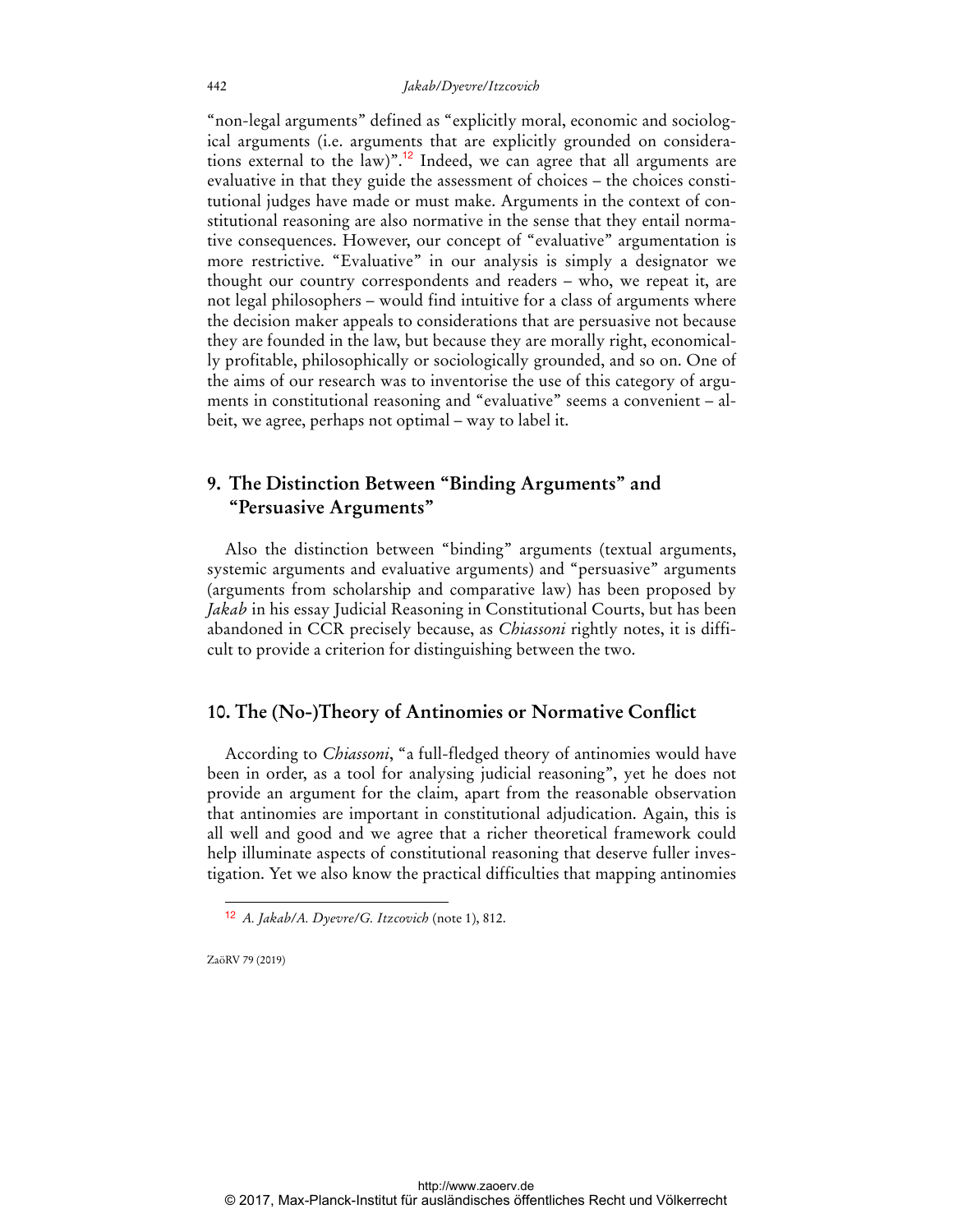across even a very small set of constitutional opinions would raise. Thus, our remarks at the beginning of our reply and above under 7. apply also to this criticism by *Chiassoni*.

### **11. Queries and Conclusions**

We share the opinion of *Chiassoni* that arguments from precedent have always been one important argumentative tool in Civil Law countries. However, it should be stressed that in the French case a reference to previous decisions was found only in three opinions of the 40 leading judgements investigated. Moreover, the proportion of leading judgements featuring precedent-based arguments has changed in the course of time. In Civil Law counties it has increased from an average of approximately 45 % in the 1950s up to an average of more than 80 % in the 2000s. Reference to precedents has always been an acceptable practice and yet something has changed in the last decades with regard to its diffusion and probably also practical relevance.

With regard to textualist arguments in Common Law jurisdictions, it is certainly true, as *Chiassoni* remarks, that "so far as the application of statutory law is concerned, common-law judges have traditionally given pride of place to the literal rule". This, however, does only prove that "the received wisdom about the civil law/common law divide" is false, as *Chiassoni* maintains, and the results of our empirical analysis of the case law confirm this conclusion.

Finally, with regard to the alternative between "scientific exposition" and "rhetoric", this may be a mere matter of words, as *Chiassoni* simply proposes to replace it with the apparently less self-explanatory and less immediately intelligible distinction between a "methodology of method" and a "methodology of result": what we call a strictly scientific approach to constitutional reasoning – an approach that no court has ever adopted – could be nothing but the "diachronically stable use of the same interpretive code", as opposed to the opportunist "cherry-picking" of arguments that our analysis showed to be what happens in practice. However, we do not go so far as *Chiassoni* in suggesting that the adoption of a "methodology of method" would be desirable ("the most we can expect from constitutional judges") as in constitutional adjudication the need for flexibility may well be as important as the need for legal certainty and logical consistency.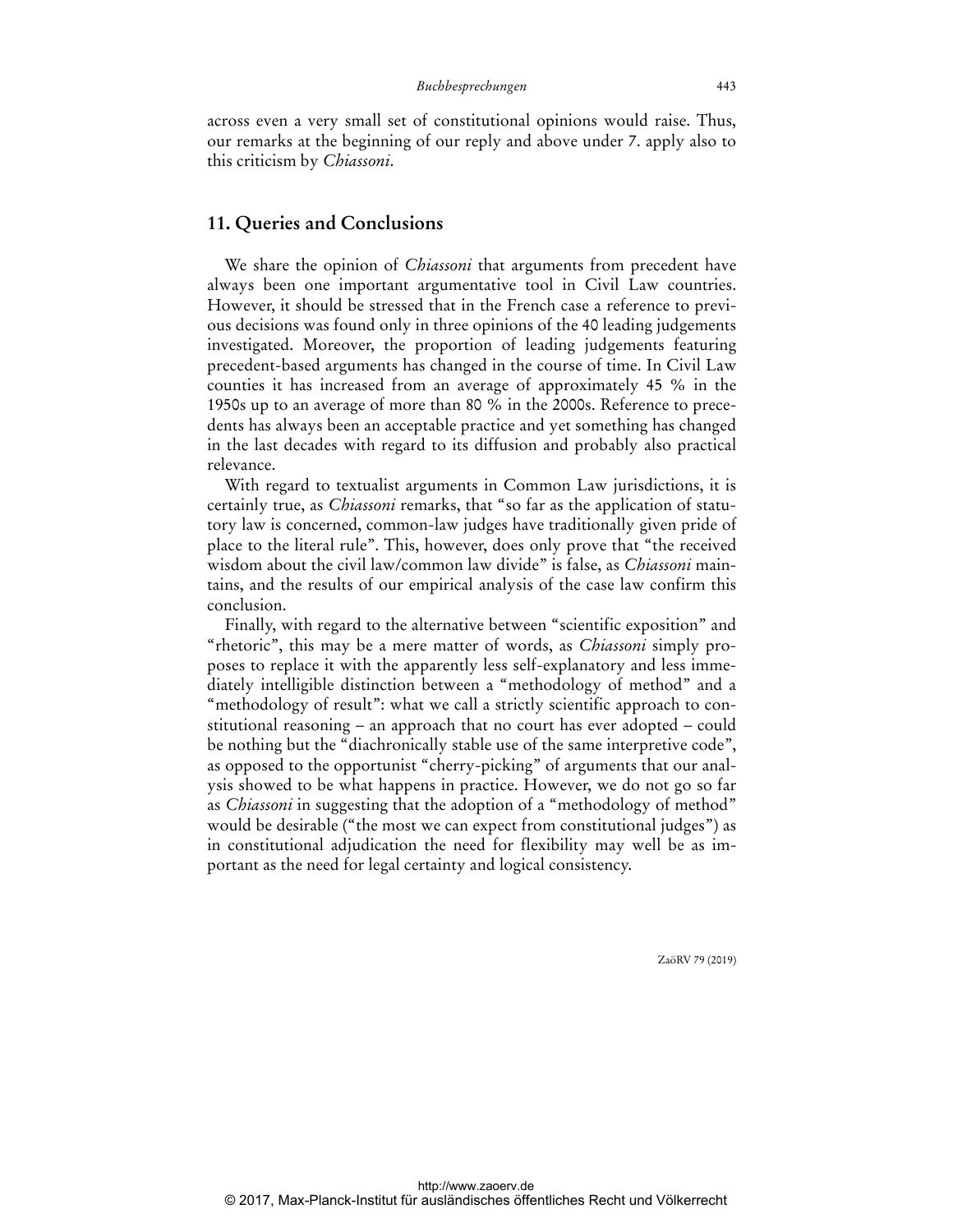### **II. Methodology and Implementation**

*Anna Gamper* and *Niels Petersen* concentrate their respective criticisms more on the methodology and its implementation than on the conceptual framework. *Anna Gamper* rightly asks the question "why exactly 40 judgements per country" are analysed. It is true that there was no hard and fast rule of statistics or empirical methodology to choose the number 40. However, given the resources of our projects, it struck a reasonable balance between depth and coverage. In some countries constitutional judgements can span well over 100 pages. In that sense, a large number of judgements would easily have strained the resources of our research project. A smaller number, on the other hand, would have made the exploration of crossnational and temporal differences impossible or meaningless. We considered different methods for selecting the 40 judgements.

A *randomised sample* was not suitable, as randomised samples make sense only if their results can be generalised to the whole original group (in our case: to all judgements of that court). But the number 40 is statistically too small (as compared to total numbers of tens of thousands of judgements which was the case in many of the countries) to make such generalisations. The results could only be generalised for the whole population if the results in all 40 judgements of the given legal order were homogenous. But we expected them not to be homogenous, so a randomised sample would not make sense under these circumstances. In non-homogenous samples, we would have needed considerably larger samples.<sup>13</sup>

We also considered the application of *stratified samples*. It would have meant, e.g., to have a weighted selection of rejected cases and approved cases mirroring the general success rate at the court. Beyond that we could also have tried to balance samples to reflect the proportion of litigant types or the issue area. I.e., we could have had a small sample of 40, which mirrors in all its relevant features the proportions of the whole population of judgements. If we had managed that then we could have generalised our results to "constitutional reasoning in general". Unfortunately, however, it was not possible. Public opinion polls do use this technique and they can indeed have good predictions on the whole population based only on relatively very small samples. They use, however, also formerly collected data sets which we did not possess. They know that e.g., education, religion, sex,

ZaöRV 79 (2019)

<sup>13</sup> For a population of 10.000 judgements we would have needed 264 analyses (!) if we had aimed for a margin of error on an acceptable level (5 %). In Hungary, 27.000 cases are in the interval 1990-2010, i.e., around 700 judgements should have been analysed, which was not doable.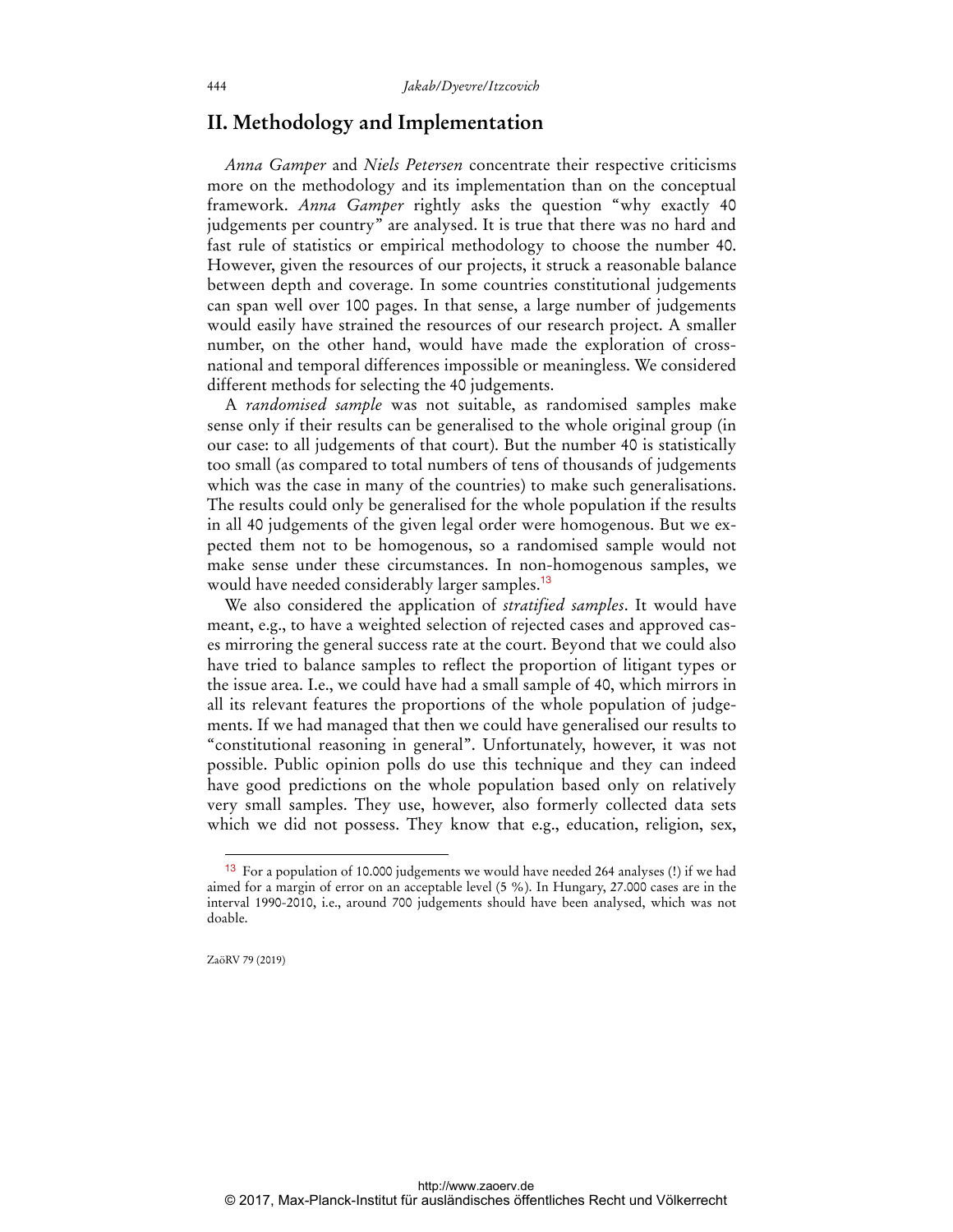geographic location and age are relevant for party political affiliation (but colour of hair or height is not relevant). They know what the "relevant" features are that should be measured in the small sample. We do not know that because we have not measured whether there is any correlation between the constitutional reasoning and some external features of the judgements (panel decisions vs. single judge decisions). We do not really know whether an institutional or legal feature of a court is relevant ("religion") or irrelevant ("hair colour") for constitutional reasoning. So we could not use stratified samples for this project.

We were thus not able to model the whole population of judgements (i.e., all judgements) of any court in the sample of 40. Thus we decided to focus on *the 40 leading judgements* of the constitutional courts. The results of the country reports were therefore *only about the reasoning of the 40 leading judgements and not about the reasoning of the constitutional courts in general*.

We were considering different methods how to select these "40 leading judgements". The number of self-quotes was, unfortunately, not applicable in some countries. (1) In France, e.g., the Constitutional Council hardly ever refers to its own former judgements. (2) In another country where we tested this method, in "Hungary 1990-2010", the results were shockingly surprising. A short software was written (courtesy of Opten Ltd.) to find the 40 most quoted judgements. From the 40-list 35 were unknown to the scholarly community. The reason for that was a huge number of petty "copy-paste" cases which distorted the results.<sup>14</sup> (3) Besides that we would have technical difficulties in many countries, as the databases are electronically not easily accessible and we should have ordered specific software for every single country to find this list, which did not seem possible (both for financial and for organisational reasons). These three reasons seemed compelling to give up the idea of self-quotes as a criterion of importance in this project.

Another option was to count the number of quotes in scholarly literature. Unfortunately, we could not apply this method either. (1) In some countries there are no major electronic legal databases in which we could run the searches. Consequently, the search should have been done manually,

 $\overline{a}$ 

<sup>14</sup> This problem can be rectified, if we do not simply count the number of judgements which quote our "quoted" judgement, but if we also weigh the "quoting" judgements: if the "quoting" judgements are often quoted themselves by third judgements, then a quote in them is worth more than a quote by an unimportant everyday judgement. For the application of such a method in order to determine whether a judgement is a leading one or not, see *U. Sadl/Y. Panagis*, What Is a Leading Case in EU Law? An Empirical Analysis, ELRev 40 (2015), 15 et seq.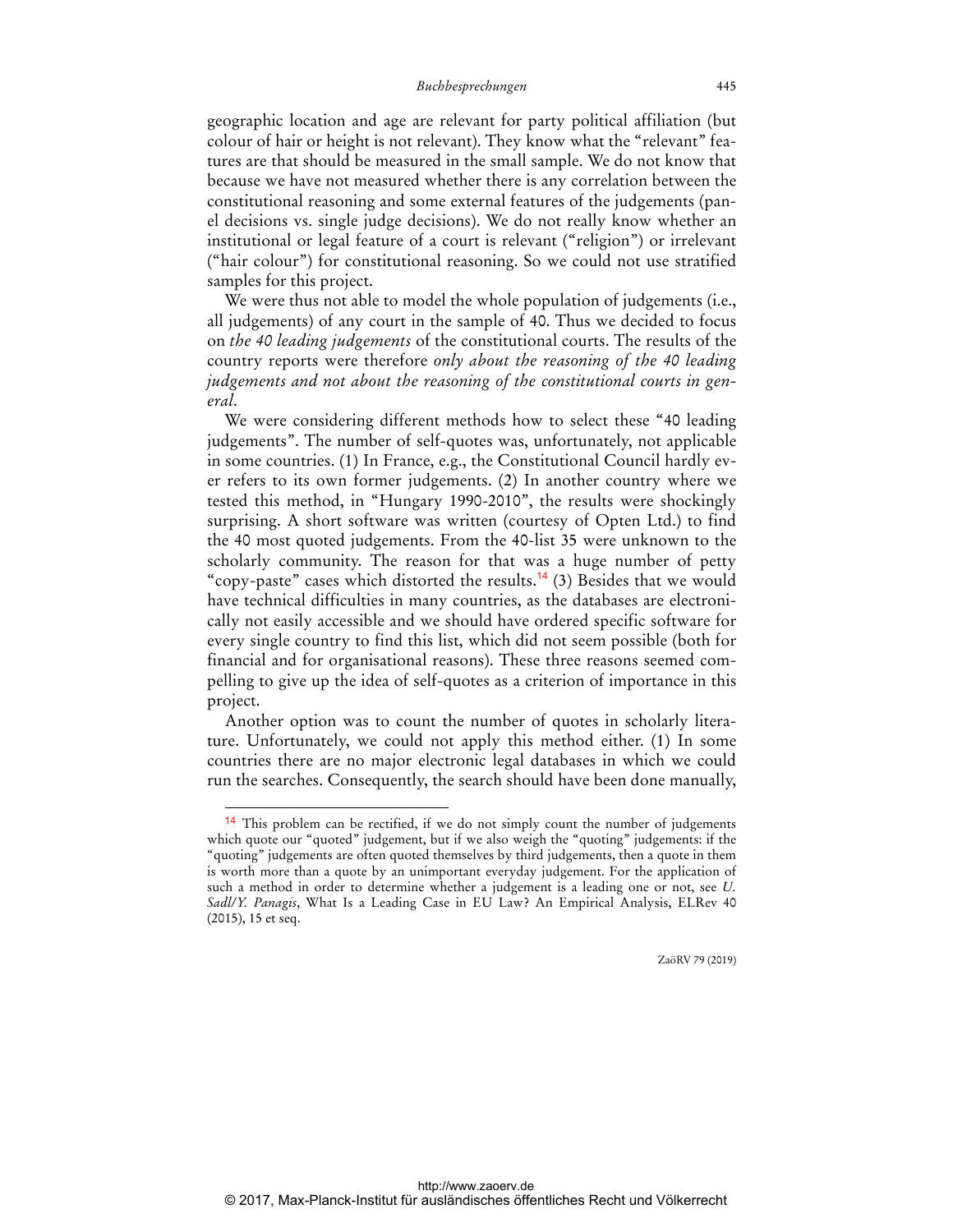for which we did not have the resources. (2) In some other countries you do have electronic databases, but sometimes there is more than one database. Moreover, we could not simply add the results from the different databases, but in some cases we would have had to clean the data, as the databases sometimes overlap. Consequently, this method seemed technically complicated, and (even more importantly) not universally applicable in every country.

Therefore we used a third method in order to select the 40 leading judgements, often applied in social sciences: expert opinion (also called "judgement sample"). We asked the authors of the country reports to choose the "leading judgements" of their systems, which is normally the "canon of cases" that they teach at the university.<sup>15</sup> The authors were supposed to guess about the general scholarly opinion *(herrschende Meinung)* on the list of 40 leading judgements. The primary audience of the project are academics all around the world, so the academics of their legal order possibly had to agree with their choices.

Authors had to choose cases from one specific court (their constitutional court or supreme court – otherwise we could not have analysed the connection between the specific institutional setting of a court and the style of reasoning in its leading judgements). For the same reason, we excluded nonjudicial bodies from the analysis. After long consideration, authors were *not* given a time frame (e.g. only cases after World War II). Even though a specific time frame seemed first a compelling idea in order to make the results more comparable, any such time frame would have been highly artificial and for some legal orders (e.g. the United Kongdom), as it would have excluded some very important cases. Consequently, the age of the case was not a factor to exclude any case. We asked the authors to consider the leading nature of a judgement as of today (and not at the time or directly after they were made). Authors had to give their 40-item list that they thought forms the canon of leading judgements in their legal system. Even overruled decisions (like *Dred Scott* in the United States) could be on the list.

When selecting the 40, we asked the authors to *disregard* the fact whether a case is a human rights or a state organisation case. We considered it also

ZaöRV 79 (2019)

<sup>&</sup>lt;sup>15</sup> Some of the authors also used collections for law students. For such collections see, e.g., *L. Favoreu/P. Loïc* (eds.), Les grandes décisions du Conseil constitutionnel, 15th ed. 2009, *D. Grimm/P. Kirchhof/M. Eichberger* (eds.), Entscheidungen des Bundesverfassungsgerichts. Studienauswahl, 3<sup>rd</sup> ed. 2007; *B. Davy* (ed.), Rechtssprechung des Verfassungsgerichtshofes. Eine Studienauswahl, 1985. Others used information by the respective court concerning the importance of a judgement: certain courts list their most important judgements on their website under a separate heading. The actual decision about the list of 40 Leading Judgements, however, remained always in the hands of the authors.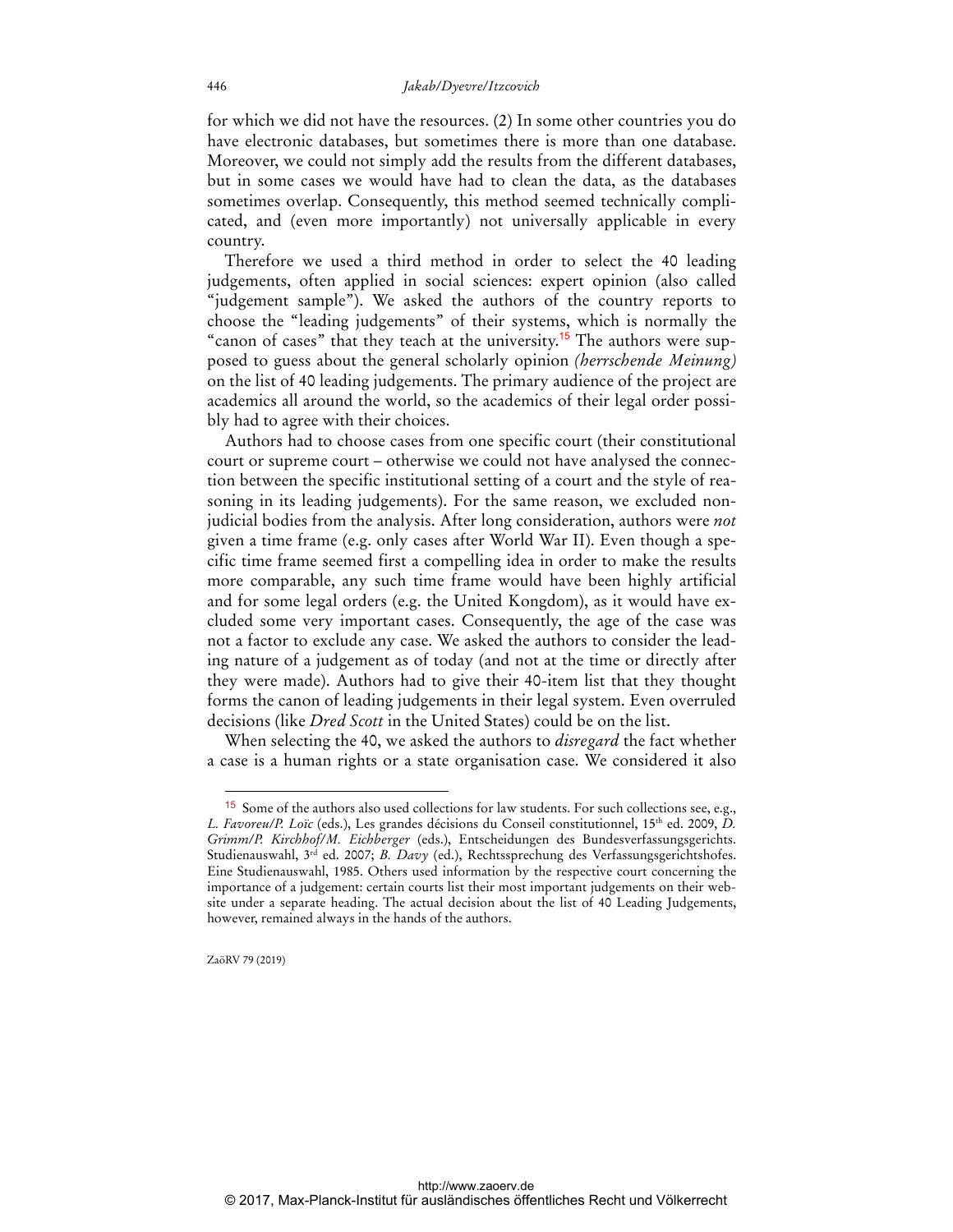important information whether a list of 40 consists of human rights cases or of state organisation cases.

*Anna Gamper* is also wondering "whether landmark cases really are the most suitable decisions". *Oliver Wendell Holmes*, for one, was wary of the distorting effect that great cases may have on legal thinking:

"Great cases like hard cases make bad law. For great cases are called great, not by reason of their importance [...] but because of some accident of immediate overwhelming interest which appeals to the feelings and distorts the judgment."16

The risk exists, indeed, that a fixation on landmark decisions distorts our picture of constitutional reasoning. Yet landmark judgements tend to set the tone of a court's jurisprudence, as they often provide the lens through which court watchers recognise the defining traits of a court's approach to constitutional argumentation. For the same reason, they probably exert more influence on the practices of other judges, both at home and abroad, than do less salient decisions.

*Niels Petersen* rightly notices that there can be "reasonable disagreement" about which are the 40 "great", "important", or "leading" judgements.<sup>17</sup> How does this not constitute an irreducibly subjective criterion? We were fully aware of this problem. However, we assumed that, in any legal community, a relative consensus usually exists as to what decisions constitute leading judgements.<sup>18</sup> We asked the author(s) of each court report to draw

 $\overline{a}$ 

<sup>16</sup> *Northern Securities Co. v. United States*, 193 U.S. 197, 400 (1904) (*Holmes*, dissenting). For a recent work taking issue with *Holmes'* claim in US case-law see *L. H. Bloom Jr.*, Do Great Cases Make Bad Law?, 2014.

<sup>&</sup>lt;sup>17</sup> Throughout the volume, the word "leading" was used interchangeably with "landmark", "important" and "great", and the word "case" with "judgement", "opinion", "ruling" and "decision", unless otherwise indicated or obvious from the context.

<sup>18</sup> This raises the question as to *why* a decision comes to be regarded as canonical by the scholarly community. For some tentative explanations see, e.g., *P. Gonod*, À propos des grands arrêts de la jurisprudence administrative, in: R. Abraham/P. Bon/J.-C. Bonichot/P. Cassia (eds.), Juger l'administration, administrer la justice: Mélanges en l'honneur de Daniel Labetoulle, 2007, 441 et seq. (arguing that leading cases provide a simplified summary of a more complex body of case law and encapsulate the values supposed to inspire judicial decision making); *A. Jakab*, Application of the EU Charter by National Courts in Purely Domestic Cases, in: A. Jakab/D. Kochenov (eds.), The Enforcement of EU Law and Values: Ensuring Member States' Compliance, 2017, (arguing that leading cases are often *contra legem* at the time they are decided but typically consonant with the present or upcoming social and political *Zeitgeist*); *J.-C. Venezia*, Petite note sur les Grands arrêts, in: Au Carrefour des droits: Mélanges en l'honneur de Louis Dubois, 2002, 221 et seq., (suggesting that what makes a case canonical is the significance of the jurisprudential developments with which it coincides and the extent to which it is indicative of the direction of legal change). As for the question whether the landmark character of a case primarily derives from its legal significance, or arises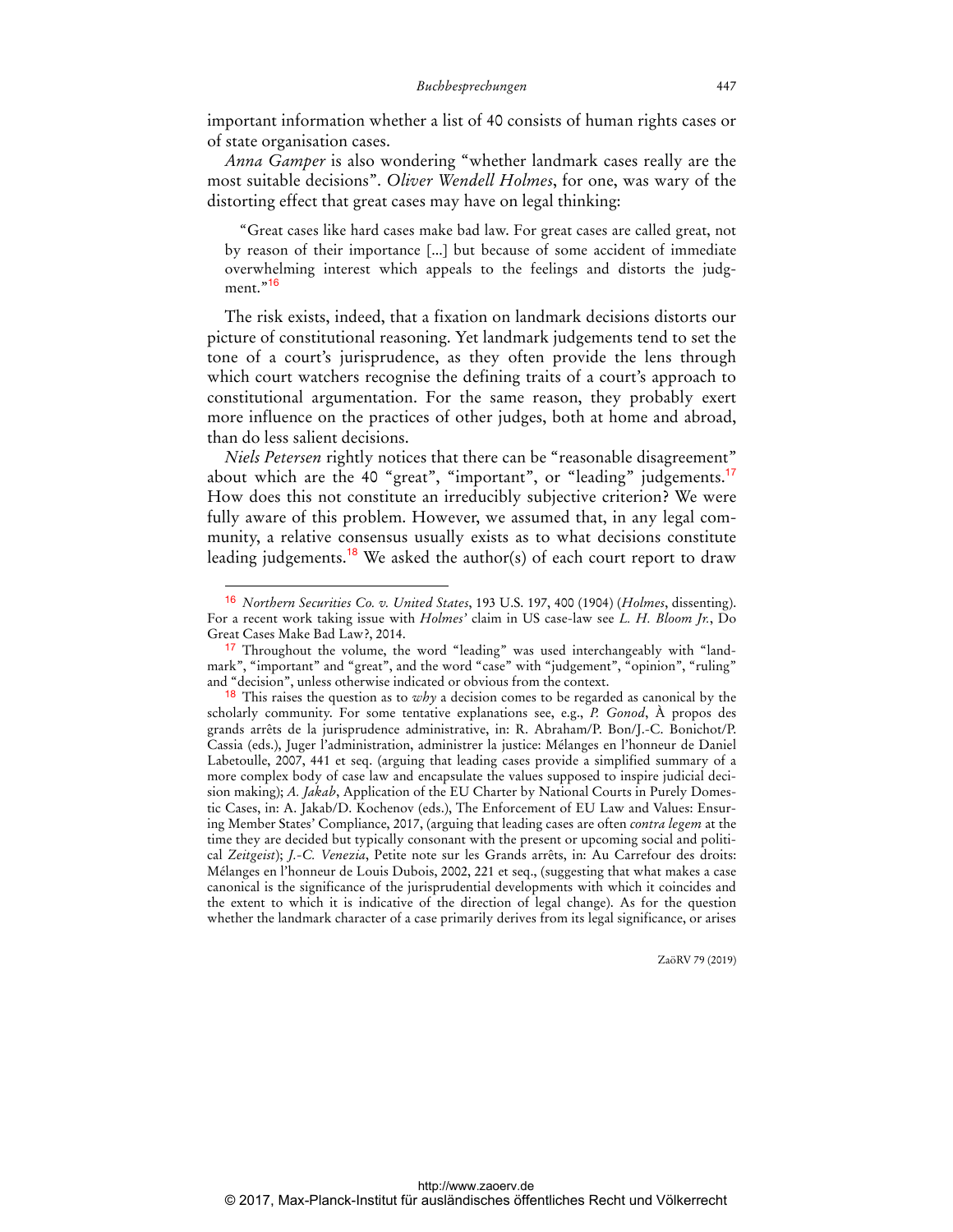up a list of 40 leading cases list according to his or her assessment of the scholarly consensus, or what German legal scholars call the *herrschende Meinung*. We expected the list to include the landmark constitutional cases law students commonly encounter in a standard constitutional law course at law school. We did more than just assume the existence of a consensus, however. Indeed, once her 40-cases list had been established, each author was required to designate five mainstream legal experts (preferably constitutional law scholars) to review her choice of opinions.<sup>19</sup> These experts were separately requested to indicate the extent to which they agreed with the choice made. We did not expect perfect agreement among the experts. But we believed a consensus would exist over at least a subset of these 40 decisions.

#### According to *Niels Petersen*,

"the observed [global] trends [of the last decades] could be due not to the changes in the style of constitutional reasoning, but to changes in the underlying composition of the panel [i.e. newly emerging constitutional courts]".

We have to admit that the data allow for such an interpretation, but on the one hand establishing trends for single countries was not possible because we only had 40 judgements per country, and on the other hand the results that we acquired fits very well to mainstream political science and constitutional law scholarship results about the growth of judicial power. Therefore, on its own, our results do not prove the reasons for the trends, but they make them more plausible in connection with existing research on the judicialisation of politics.

*Anna Gamper* is questioning the "selection of 16 countries". We settled in the volume for a research design that, we believe, strikes a fair balance between depth and coverage. As for the jurisdictions covered, we assembled

ZaöRV 79 (2019)

mainly from its social and historical relevance, see *Rt. Hon. Sir I. Richardson*, What Makes a "Leading" Case?, V.U.W. L. Rev. 41 (2010), 317 (arguing for the latter). By defining canonicity in terms of the relative scholarly consensus, our approach avoids the pitfalls associated with substantive definitions relying on essentialist criteria of leadingness. See *J. M. Balkin/S. Levinson*, The Canons of Constitutional Law, Harv. L. Rev. 111 (1997-1998), 963, 979: "Canonicity is not simply a matter of what one thinks important; it is also a matter of what one thinks *others* think important."

<sup>19</sup> The names and the answers of all the experts are downloadable at the website of the Research Documentation Centre of the Centre for Social Sciences of the Hungarian Academy of Sciences, <http://openarchive.tk.mta.hu> and at the website of Cambridge University Press, <https://www.cambridge.org>. While we are aware that the selection method of experts is necessarily biased to a certain degree, but as outsiders, we would have been simply unable to establish who are the "mainstream constitutional scholars" in a number of legal systems, thus we were compelled to leave the selection to the authors.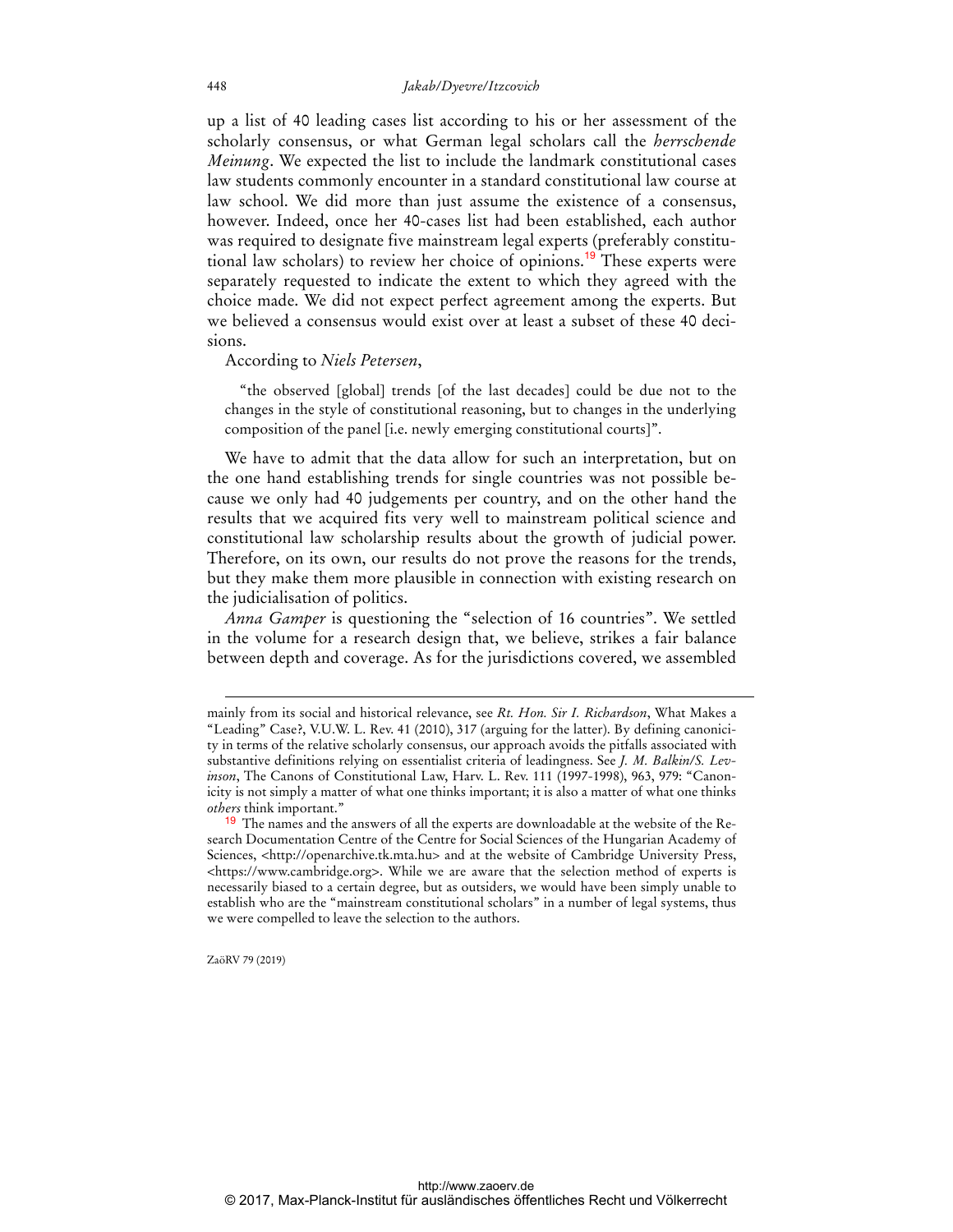a team of comparative scholars to report on the practices of the following 18 courts: the High Court of Australia, the Austrian Constitutional Court, the Supreme Federal Tribunal of Brazil, the Supreme Court of Canada, the Czech Constitutional Court, the French Constitutional Council, the German Federal Constitutional Court, the Hungarian Constitutional Court, the Irish Supreme Court, the Supreme Court of Israel, the Italian Constitutional Court, the Spanish Constitutional Tribunal, the Constitutional Court of South Africa, the Constitutional Court of Taiwan, the Supreme Court of the United Kingdom, the Supreme Court of the United States, the Court of Justice of the European Union and the European Court of Human Rights.

While the overrepresentation of Europe reveals our initial impulse to focus on constitutional reasoning within the EU, we believe that this set of courts fairly reflects the diversity of constitutional traditions in the democratic world. In addition to featuring courts from all five continents, it achieves a remarkable balance between Common Law and Civil Law jurisdictions. Similarly, our nine specialised constitutional courts are matched by an almost equal number (eight) of generalist apex courts. By including the European Court of Justice and the European Court of Human Rights, our study further reflects the rise of supranational courts as quasi-constitutional tribunals. In Europe, the decisions rendered by these two institutions have become an integral part of domestic constitutional discourse. To be sure, we do not claim that these 18 judicial bodies are representative, in the statistical or probabilistic sense of the word, of the world's larger population of constitutional courts. Yet we are confident that we could greatly advance our comparative understanding of constitutional argumentation by looking at the decisions of the courts that are the most typical of their kind and the most influential outside their borders. Therefore, we have to concede to *Anna Gamper* that "we learn nothing about countries with non-Western systems", but we also have to recognise that the research question itself (i.e. constitutional reasoning) already implies a Western style legal system. Our research question was clearly a Western one.

We agree with *Anna Gamper* also in the question that constitutional reasoning depends partly on the concrete text of the Constitution, but we are not sure whether it is "more […] than the book concedes". The individual chapters of the volume serve exactly the purpose of explaining how different local factors, such as the exact text of the Constitution, can influence the preferred methods of interpretation. The Australian style of constitutional reasoning, which rarely refers to fundamental rights, is definitely partly due